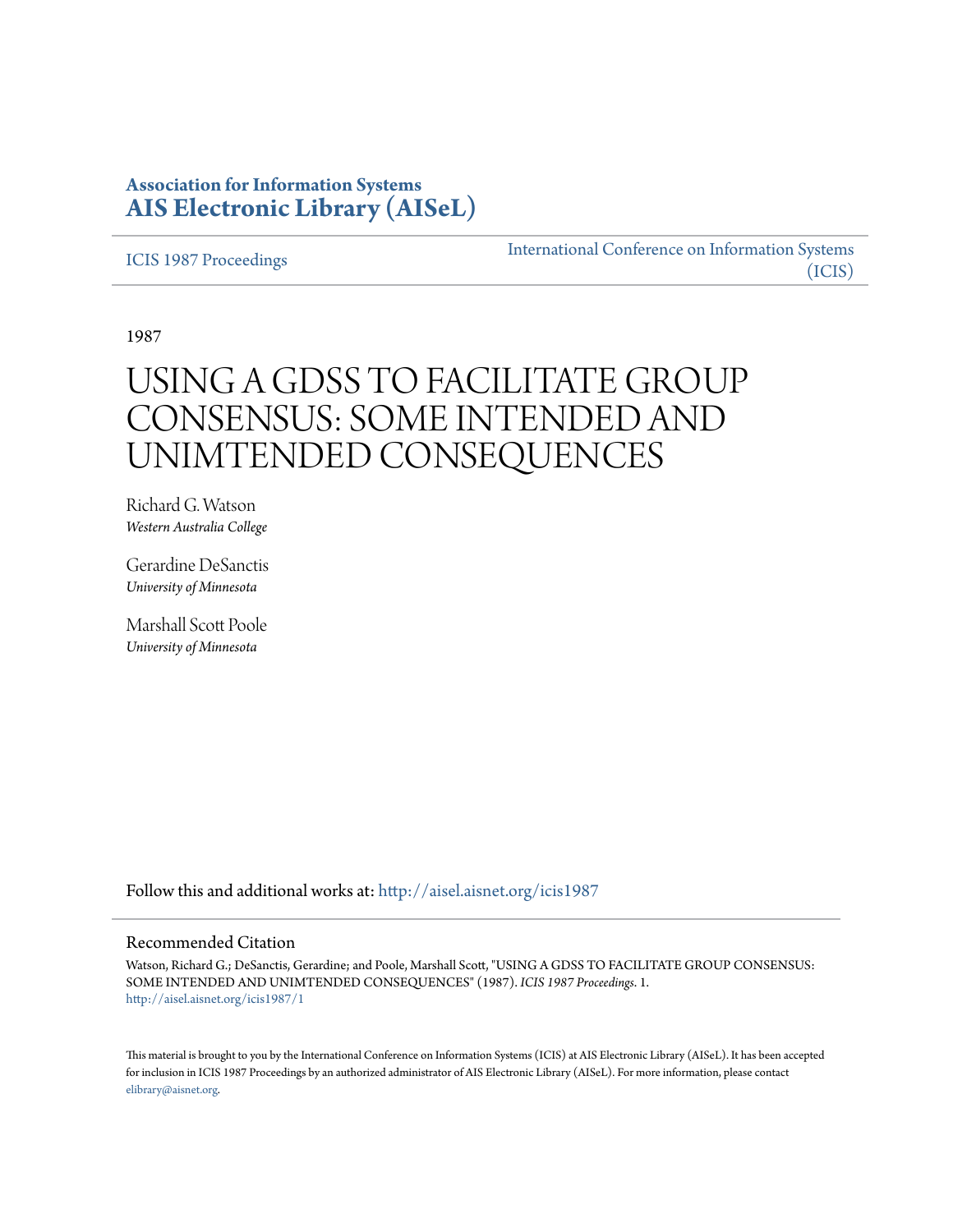## USING A GDSS TO FACILITATE GROUP CONSENSUS: SOME INTENDED AND UNIMTENDED CONSEQUENCES

Richard G. Watson Western Australia College

Gerardine DeSanctis University of Minnesota

Marshall Scott Poole University of Minnesota

## ABSTRACT

## RATIONALE AND PURPOSE OF THE STUDY

The empirical research examining group decision support systems suggests that many of the hopes for GDSS can be realized. For example, Lewis (1982) and, more recently, Gallupe (1985) both found that groups supported by a GDSS made higher quality decisions than groups without GDSS support. Applegate (1986) and Steeb and Johnston (1981) have demonstrated the viability of GDSS in live planning situations. Positive effects of <sup>a</sup> GDSS on groups have also been reported by Gray et al. (1981), Turoff and Hiltz (1982), and Siegel et al. (1986). Computer support has been shown to foster a democratic approach to the decision process, with more equality of participation among members (Siegel et at. 1986), to improve satisfaction with the decision process (Applegate 1986), and to result in a greater shift away from initial individual preferences (Siegel et al. 1986).

These intended effects of the technology have been demonstrated for a limited number of task types. To date, positive effects of GDSS have been observed for idea generation (Applegate 1986; Lewis 1982), problem finding (Gallupe 1985), intellective choice (i.e., selection of <sup>a</sup> "correct" answer among a given set of alternatives) (Hiltz and Turoff 1982), and planning tasks (Applegate 1986; Steeb and Johnston 1981). In two of these studies, group members were dispersed and interacted with one another via <sup>a</sup> communication network (Hiltz and Turoff 1982; Siegel et al. 1986), while in the other studies group members met in <sup>a</sup> face-to-face (i.e., conference room) setting. In all cases, each member had direct interaction with the GDSS, and in most of the studies the performance of the group was compared to an objective measure of decision quality.

Of course, many organizational meetings occur without prior or post knowledge of the "correct" outcome of <sup>a</sup> group meeting. For this reason, the current study aimed to build on the available knowledge of GDSS impacts by examining the usefulness of the technology in situations where <sup>a</sup> group must resolve competing personal preferences and maximize agreement on a solution to a problem. In such situations, achieving high decision quality is not the primary goal of the group meeting. The theory of GDSS would argue that the technology should be as useful in achieving consensus as in identifying correct solutions. In either situation, the GDSS should foster more even participation in the decision and a more systematic, or structured, group decision process (DeSanctis and Gallupe 1987; Huber 1984a).

For the most part GDSS research is being conducted in laboratory settings where the organizational context and other factors can be controlled so that the impact of the technology on group outcomes can be carefully assessed. The current study aimed to build on the available GDSS research by systematically comparing groups supported with a GDSS with groups that had either no support whatsoever ("baseline" groups) or a paper-and-pencil ("manual") support system, that contained the same decision structure as the GDSS (cf. Lewis 1982). The purpose of having two control groups was to determine whether increments or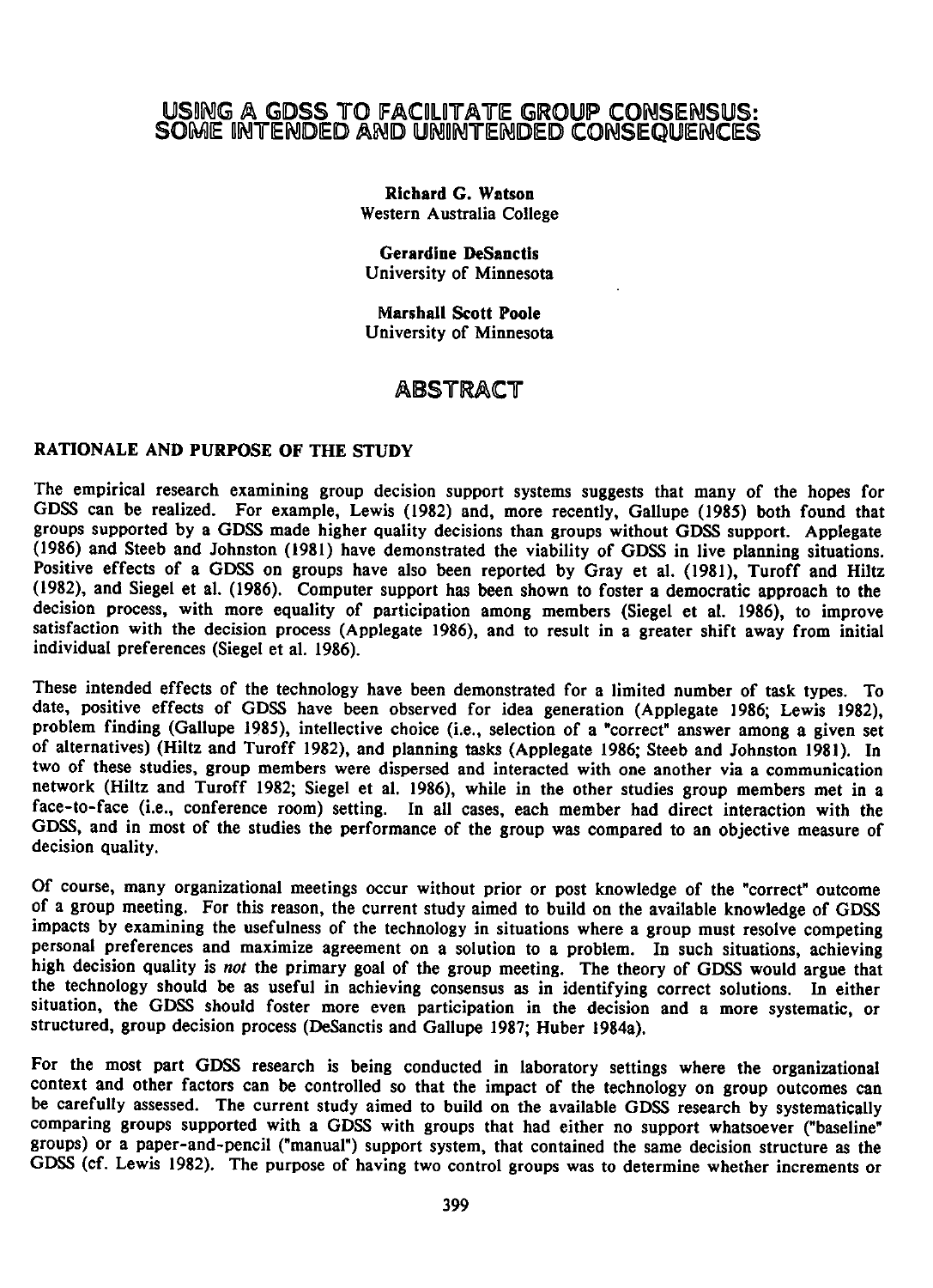decrements in outcomes were due to the GDSS or simply due to imposing a problem-solving structure on the group. Three major hypotheses were investigated:

### **HYPOTHESES**

- Hl. The degree of post-meeting consensus will vary as <sup>a</sup> function of the type of support given to the group.
	- Hla. Post-meeting consensus will be higher in the GDSS groups than in the manual support or baseline groups, controlling for initial level of conflict.
	- Hlb. Post-meeting consensus will be higher in manual support groups than in the baseline groups, controlling for initial level of conflict.
- H2. The equality of influence will vary as a function of the type of support given to the group.
	- H2a. Influence will be more even in the GDSS groups than in the manual support groups.
	- H2b. Influence will be more even in the manual support groups than in the baseline groups.
- H3. Attitudes toward the group process will be different in the GDSS groups than in the manual system and baseline groups.

#### METHOD

Forty-four three-person and 38 four-person groups participated in the study. Group size in this study was similar to that in previous research (Lewis 1982; Gallupe 1985; Siegel et al. 1986).

The groups were made up of undergraduate and graduate students enrolled in introductory MIS classes. Many of the students were employed full-time in business settings, and most were working at least parttime. On average, the participants were 24 years of age with slightly more than two-and-a-half years of work experience in <sup>a</sup> business or related setting. All of the groups were "live" groups in that they were actively working together as teams on class assignments. In this way, the initial socialization that occurs early in group formation could be avoided during the data collection.

#### THE GDSS

The GDSS, called "Computer Assisted Meeting" (CAM), was designed, coded, and tested by a research team at the University of Minnesota. The system is described in DeSanctis and Dickson (1987) and is being used for several related studies of group DSS (Poole and DeSanctis 1987; Watson 1987; Zigurs 1987). Basically, the system incorporates a rational problem-solving agenda (Dewey 1910). The software is similar to that used by Lewis (1982) and Gallupe (1985) in that it performs the basic functions of recording, storing, and displaying problem definitions, criteria for evaluating solutions, alternative solutions, and <sup>a</sup> final group decision. Group members can enter relative weights for solution criteria, and the system will aggregate and display average group weightings. In addition, the system will cumulate and display ratings, rankings, and votes associated with one or more alternative solutions to a problem. These features have been identified as appropriate for supporting the communication needs of groups (Huber 1984b; DeSanctis and Gallupe 1987; Joyner and Tunstall 1970).

### Experimental Task and Procedure

The research task required subjects to allocate <sup>a</sup> given sum of money among six competing projects that have requested funds from a philanthropic foundation. Conflict arises because the team members have varying preference structures that result in different allocation patterns. The projects that subjects can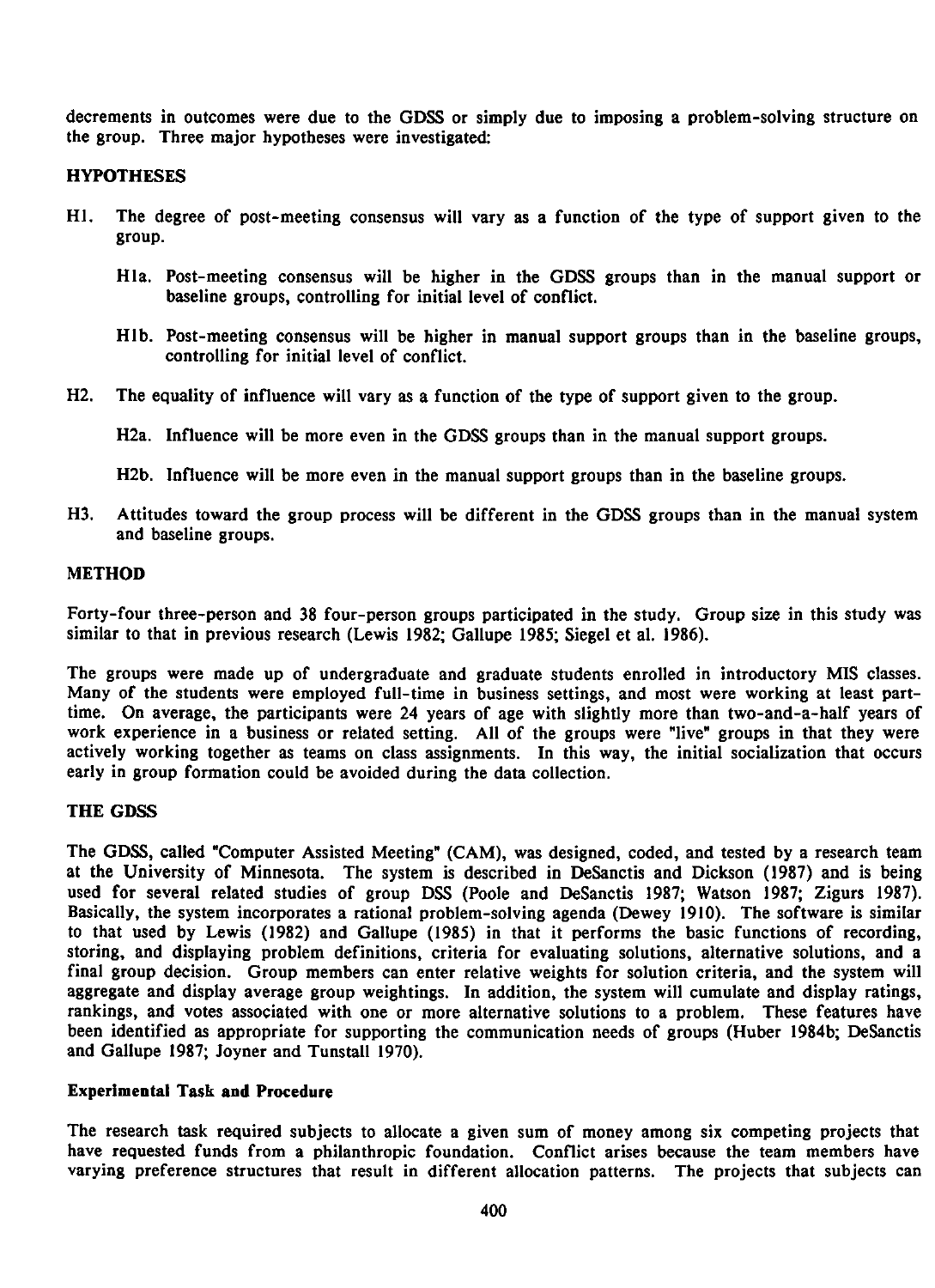fund are based upon the personality components scheme described by Spranger (1928), who asserts that there are six basic interests or motives in personality: theoretical, economic, aesthetic, social, political, and religious. The six projects that can be funded correspond to Spranger's six personality traits. Correlation analysis based on the 300 experimental subjects was used to check that the amount allocated to <sup>a</sup> project by an individual was highly correlated with that person's values as measured by the Study of Values instrument (Allport et al. 1970). The strengths of the task are twofold. First, it produces conflict in a group. Second, the source of the conflict is identifiable; it is based upon different preference structures arising from varying personality traits. The task and its validation are further described in Watson (1987).

The experimental procedure was as follows:

- 1. Subjects listened to <sup>a</sup> standard introductory script read by the administrator of the experiment, and then read a background statement.
- 2. Subjects completed a consent form, a background questionnaire, and the Study of Values instrument.
- 3. Subjects individually allocated funds to the six projects requesting support from the philanthropic trust (these measures were used to calculate pre-meeting consensus). Subjects also allocated funds to five other sets of six projects each in order to give them practice and to help stabilize their reasoning processes.
- 4. Groups allocated funds to the six projects requesting support from the philanthropic trust.
- 5. Subjects completed <sup>a</sup> post-meeting questionnaire for measuring an individual's perception of the group's decision-making process, and individually allocated funds to the six projects requesting support from the philanthropic trust (these were used to calculate post-meeting consensus).
- 6. The administrator conducted a debriefing of the subjects.

During section step 4 of the experiment, the group decision-making phase, teams were given one of the three treatments discussed previously. In the case of the manual groups, subjects were provided with a eleven-page handout outlining the same agenda that was on the GDSS. Each page of the handout explained an agenda item, giving details on how to accomplish the item parallel to those in the submenus of the GDSS. Manual groups were given a flip chart to display ideas publicly. Every effort was made to ensure that manual groups had the same structural aids as the GDSS groups, the only difference being that the manual groups operated without computer support. GDSS groups were provided with a 20-minute training session on use of the system, manual groups were also trained in how to use the meeting structure. Baseline groups were given no structure, flip chart, or training. They were told to operate with their own resources.

#### FINDINGS

This investigation identified some intended and unintended effects of using a decision support system for groups. Overall, the results on consensus and equality of influence for the GDSS and manual conditions tended to be similar, showing different patterns than the results for the baseline condition. As intended, the presence of a suggested structure for the group meeting improved the degree of post-meeting consensus. Also, in contrast to the baseline and manual system group meetings, users of the GDSS reported more input into the group's solution and were less likely to perceive that there was a leader in the group. The relationship between pre-meeting and post-meeting consensus was similar in GDSS and manual groups, but post-meeting consensus was not significantly higher in the GDSS groups than in the baseline or manual groups. Although the structure provided in the GDSS and manual conditions reduced the variance across groups on their equality of influence, use of the GDSS did not result in more equal influence of group members on the final solution. The most surprising unintended effect was that GDSS